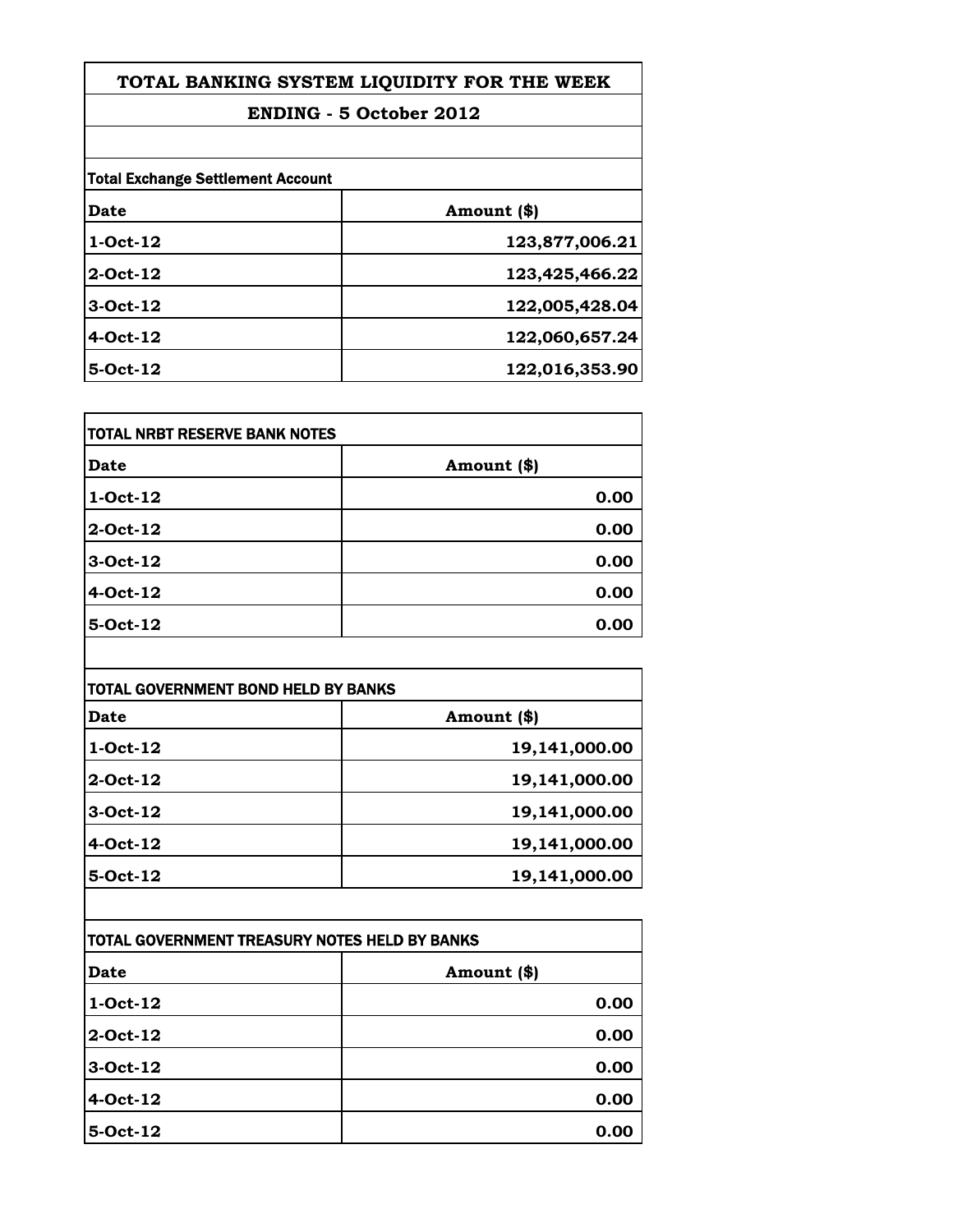## **ENDING - 12 October 2012**

| <b>Total Exchange Settlement Account</b> |                   |
|------------------------------------------|-------------------|
| Date                                     | Amount (\$)       |
| 8-Oct-12                                 | 122,964,482.03    |
| $9-Oct-12$                               | 122, 193, 487. 78 |
| 10-Oct-12                                | 123,991,576.93    |
| 11-Oct-12                                | 122,590,025.34    |
| 12-Oct-12                                | 122, 122, 849. 41 |

| TOTAL NRBT RESERVE BANK NOTES |             |
|-------------------------------|-------------|
| Date                          | Amount (\$) |
| 8-Oct-12                      | 0.00        |
| 9-Oct-12                      | 0.00        |
| 10-Oct-12                     | 0.00        |
| 11-Oct-12                     | 0.00        |
| 12-Oct-12                     | 0.00        |

| <b>TOTAL GOVERNMENT BOND HELD BY BANKS</b> |               |
|--------------------------------------------|---------------|
| Date                                       | Amount (\$)   |
| 8-Oct-12                                   | 19,141,000.00 |
| $9-Oct-12$                                 | 19,141,000.00 |
| 10-Oct-12                                  | 19,141,000.00 |
| 11-Oct-12                                  | 19,141,000.00 |
| 12-Oct-12                                  | 19,141,000.00 |

| ITOTAL GOVERNMENT TREASURY NOTES HELD BY BANKS |             |
|------------------------------------------------|-------------|
| Date                                           | Amount (\$) |
| $8-Oct-12$                                     | 0.00        |
| 9-Oct-12                                       | 0.00        |
| 10-Oct-12                                      | 0.00        |
| 11-Oct-12                                      | 0.00        |
| 12-Oct-12                                      | 0.00        |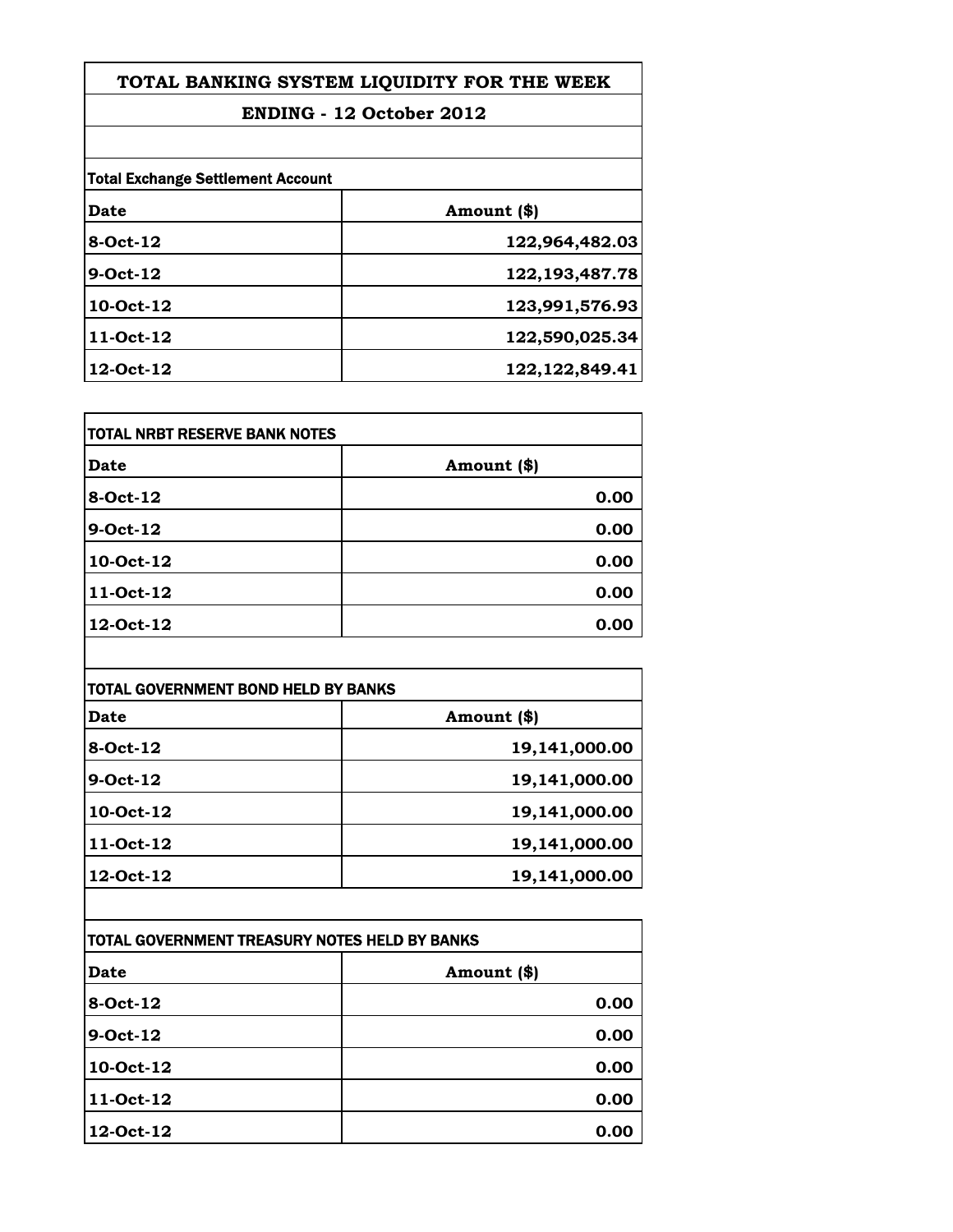## **ENDING - 19 October 2012**

| <b>Total Exchange Settlement Account</b> |                |
|------------------------------------------|----------------|
| Date                                     | Amount (\$)    |
| 15-Oct-12                                | 122,436,175.84 |
| 16-Oct-12                                | 122,377,106.30 |
| 17-Oct-12                                | 123,447,282.61 |
| 18-Oct-12                                | 123,412,014.21 |
| 19-Oct-12                                | 123,281,947.75 |

| TOTAL NRBT RESERVE BANK NOTES |             |
|-------------------------------|-------------|
| <b>Date</b>                   | Amount (\$) |
| 15-Oct-12                     | 0.00        |
| 16-Oct-12                     | 0.00        |
| 17-Oct-12                     | 0.00        |
| 18-Oct-12                     | 0.00        |
| 19-Oct-12                     | 0.00        |

| <b>TOTAL GOVERNMENT BOND HELD BY BANKS</b> |               |
|--------------------------------------------|---------------|
| Date                                       | Amount (\$)   |
| 15-Oct-12                                  | 19,141,000.00 |
| 16-Oct-12                                  | 19,141,000.00 |
| 17-Oct-12                                  | 19,141,000.00 |
| 18-Oct-12                                  | 19,141,000.00 |
| 19-Oct-12                                  | 19,141,000.00 |

| ITOTAL GOVERNMENT TREASURY NOTES HELD BY BANKS |             |
|------------------------------------------------|-------------|
| Date                                           | Amount (\$) |
| 15-Oct-12                                      | 0.00        |
| 16-Oct-12                                      | 0.00        |
| 17-Oct-12                                      | 0.00        |
| 18-Oct-12                                      | 0.00        |
| 19-Oct-12                                      | 0.00        |